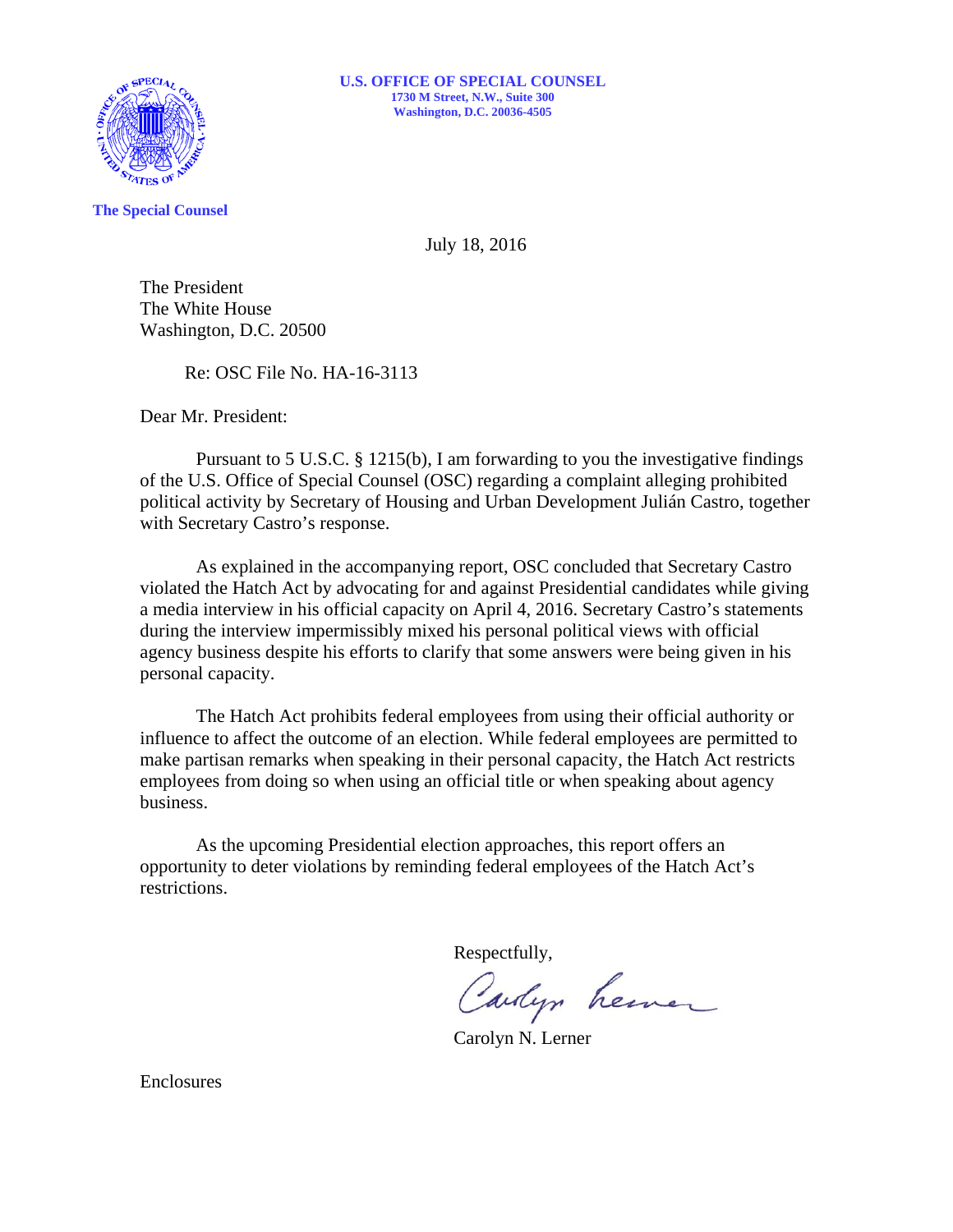

# **U.S. OFFICE OF SPECIAL COUNSEL**

Report of Prohibited Political Activity Under the Hatch Act OSC File No. HA-16-3113 (Julián Castro)

June 24, 2016

This report represents the deliberative attorney work product of the U.S. Office of Special Counsel and is considered privileged and confidential. Any release of information beyond persons specifically designated by the U.S. Office of Special Counsel to have access to its contents is prohibited. All Freedom of Information Act inquiries regarding this report should be referred to General Counsel Lisa V. Terry at (202) 254-3600.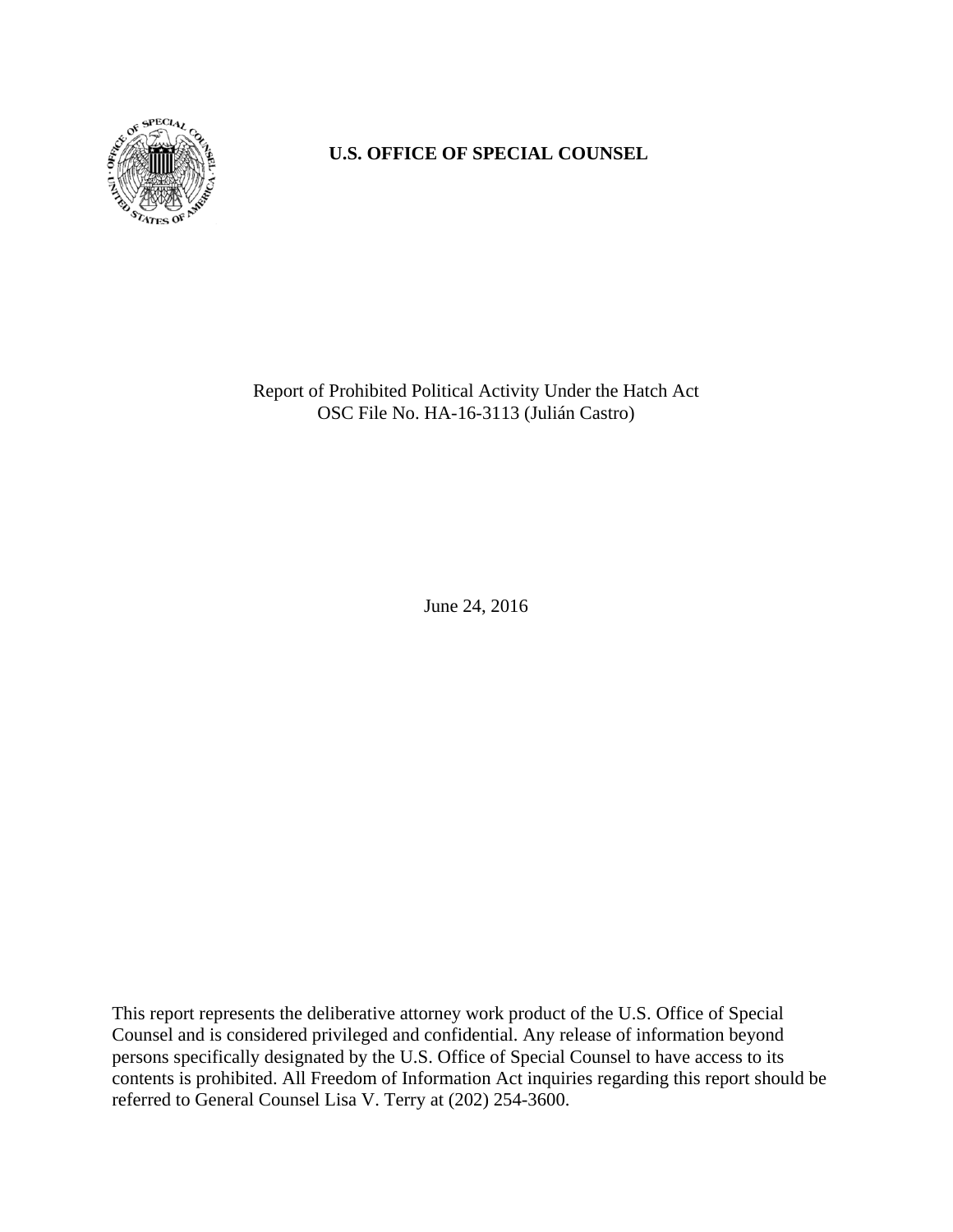OSC File No. HA-16-3113 Report of Prohibited Political Activity Under the Hatch Act Page 2 of 6

#### **I. INTRODUCTION**

 This report contains the U.S. Office of Special Counsel's (OSC) investigative findings in OSC File Number HA-16-3113, a complaint of prohibited political activity. The April 11, 2016 complaint alleges that Secretary of Housing and Urban Development (HUD) Julián Castro violated the Hatch Act by using his official authority or influence to affect the outcome of an election during an April 4, 2016 interview on Yahoo News. Upon receipt of the complaint, OSC investigated whether Secretary Castro engaged in the alleged activity.

As detailed below, OSC has determined that Secretary Castro violated the Hatch Act, 5 U.S.C. § 7323(a)(1) and 5 C.F.R. § 734.302. Thus, pursuant to the authority described in 5 U.S.C. § 1215(b), OSC presents this report for appropriate action.

#### **II. FACTUAL FINDINGS**

 Julián Castro was appointed by the President and confirmed by the Senate to be the Secretary of HUD, a federal agency within the Executive branch. He was sworn into office on July 28, 2014.

*A. Yahoo News requested an interview with Secretary Castro to discuss his work at HUD, the growth of cities, politics, and the upcoming 2016 election.*

In late February 2016, Yahoo News requested an interview with Secretary Castro to be conducted by Yahoo Global News Anchor Katie Couric. Secretary Castro was not personally involved in discussions about the interview with Yahoo News; HUD's Office of Public Affairs (OPA) coordinated the interview on his behalf. According to Secretary Castro, Yahoo News indicated that the interview would focus primarily on HUD's activities, consistent with Ms. Couric's series "Cities Rising: Rebuilding America."

In email communications between OPA and Yahoo News, OPA proposed that Secretary Castro discuss HUD's prosperity playbook tour, the growth and importance of cities, closing the digital divide, and important topics for the upcoming election season. In response, Yahoo News indicated that the interview would likely focus on the 2016 election and Secretary Castro's role as a surrogate for Presidential candidate Hillary Clinton. OPA noted in an email to Yahoo News that it could not arrange an interview focused exclusively on the Presidential election and if that was the intent, then it "would need to re-direct to HRC or the DNC to arrange." Ultimately, OPA agreed that Secretary Castro would be able to discuss both HUD work and the upcoming election in the interview "with some balance."

On April 1, 2016—three days before the interview—OPA sent Secretary Castro a twopage event briefing memorandum. The memo began with bolded bullet points, one of which advised that Secretary Castro "will discuss [his] work at HUD (Prosperity Playbook, ConnectHome), growth of cities, politics and upcoming 2016 election." It further described the potential topics of the interview to include his work at HUD, the century of cities, key issues in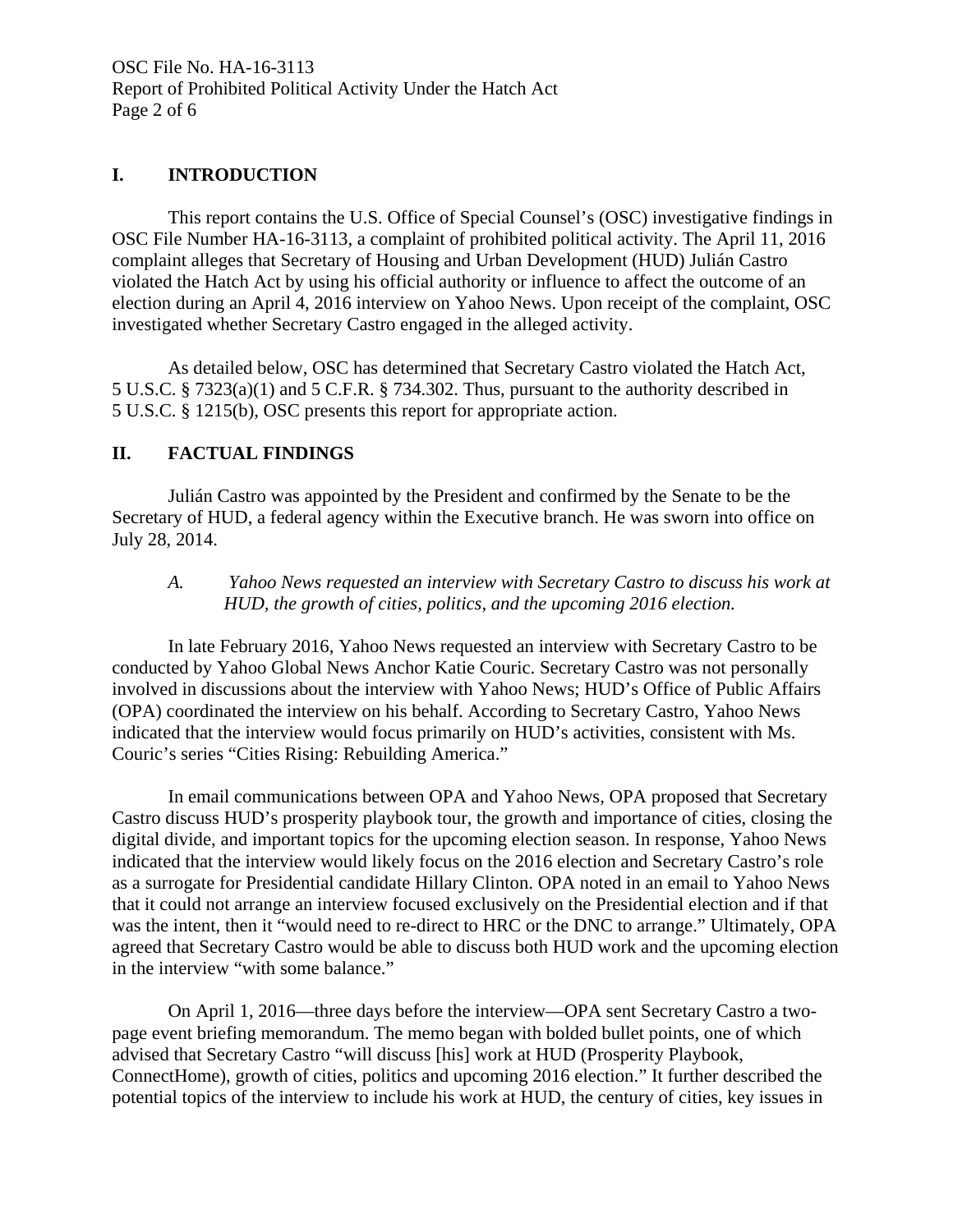this upcoming election, and his time as surrogate this campaign season. No specific questions were provided to Secretary Castro by OPA or Yahoo News in advance of the interview.

## *B. During the interview on Yahoo News, Secretary Castro discussed HUD programs, his support of Presidential candidate Hillary Clinton, and how Presidential candidate Donald Trump is unprepared to be President.*

 Ms. Couric conducted the April 4, 2016 interview of Secretary Castro on Yahoo News remotely from New York. Throughout the 18-minute interview, Secretary Castro was in HUD's broadcast studio in Washington, D.C., with the official HUD seal visible behind him.<sup>1</sup>

Ms. Couric introduced Secretary Castro as the former mayor of San Antonio, Texas, the keynote speaker at the 2012 Democratic Convention, the current Secretary of HUD, and a potential Vice Presidential candidate. The interview began with Secretary Castro discussing ConnectHome, a HUD program to expand Internet access to families in public housing. He then discussed the affordable housing crisis in America, home ownership, the difficulties of getting a home loan, and the National Housing Trust Fund, another HUD initiative.

About seven minutes into the interview, Ms. Couric said, "Mr. Secretary, let's move on to politics," and asked him about his endorsement of Presidential candidate Hillary Clinton. Secretary Castro responded by saying, "now taking off my HUD hat for a second and just speaking individually, it is very clear that Hillary Clinton is the most experienced, thoughtful, and prepared candidate for President that we have this year." He then discussed her accomplishments as Secretary of State before criticizing the Republican Party and its candidates for President. In response to Ms. Couric's question about Hillary Clinton's ability to get the electorate excited, Secretary Castro said that he thinks there is excitement about her campaign, which is why she is winning. He also said that the competitive primary election has been good for the Democratic Party and has shown "in full force" how talented and prepared Hillary Clinton is to be President. Secretary Castro went on to say, "in the end, the American people understand that she has a positive vision for the country that includes opportunity for everybody, and she can actually get it done." He then disputed Ms. Couric's statement that Hillary Clinton has lost support from Hispanics and African Americans and stated that he is confident she will win and be a fantastic President.

 Later in the interview, Ms. Couric asked Secretary Castro what makes him most fearful about Donald Trump being President. Secretary Castro responded that Mr. Trump is not prepared for the office of President because Mr. Trump does not understand what leadership or being President is about, or the basic functions of our government or its relationships with other countries. Ms. Couric then asked him whether he would be interested in being Hillary Clinton's Vice Presidential candidate. Secretary Castro said he did not think that was going to happen. He further stated:

1

<sup>&</sup>lt;sup>1</sup> Video of the interview is available at: https://www.yahoo.com/katiecouric/julián-castro-on-clinton-vp-potentialand-152611457 html.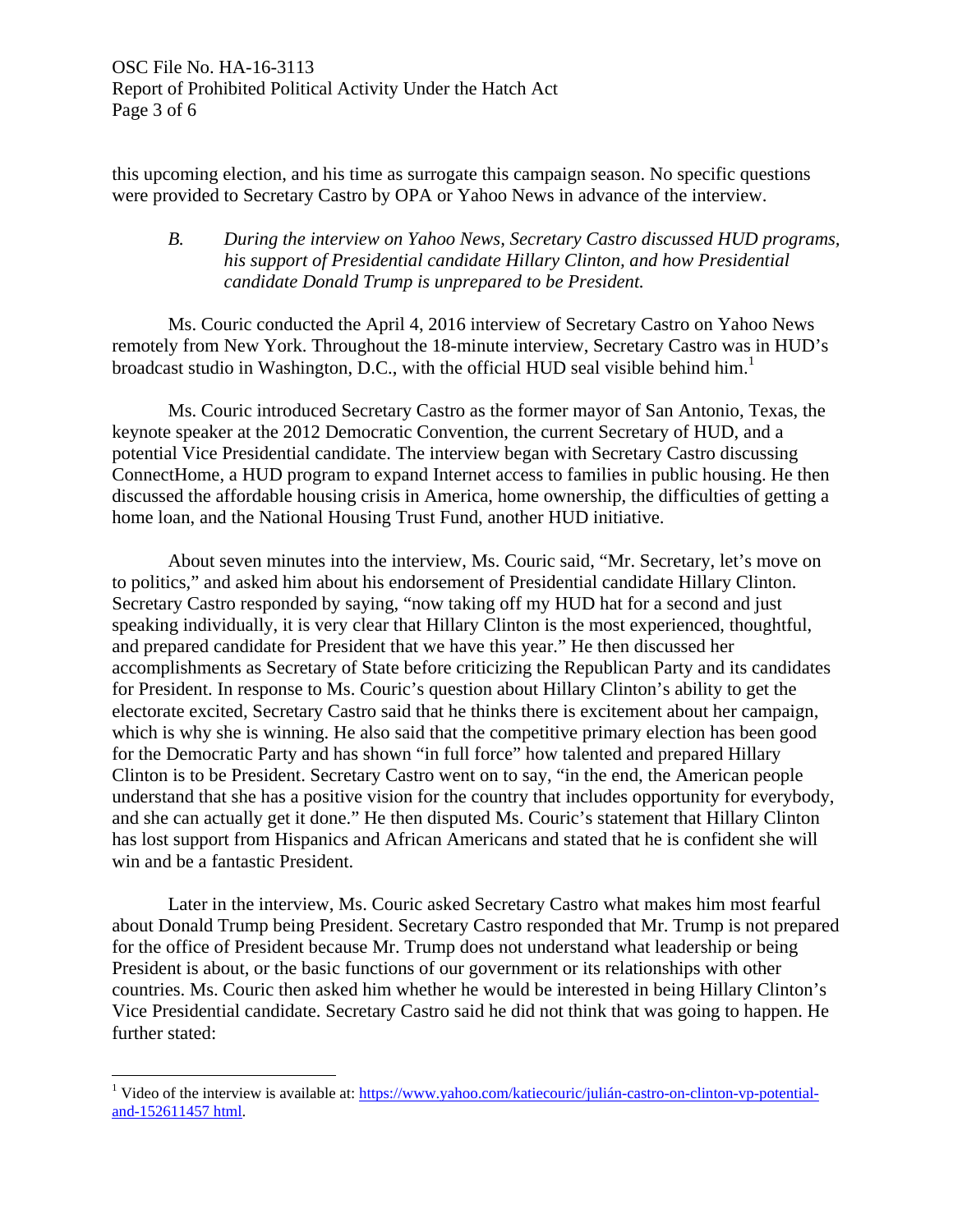What I am interested in, though, is trying to do a great job here at HUD and serving the people that we do serve, folks that are of modest means but who deserve our attention and our efforts. And so I don't believe that is going to happen, but I am supportive of Secretary Clinton and I believe she is going to make a great President.

Ms. Couric continued to refer to Secretary Castro as Mr. Secretary throughout the interview.

*C. Secretary Castro asserted that, at the time of the interview on Yahoo News, he believed that he was acting in accordance with the Hatch Act.*

Secretary Castro testified that at the time of the interview with Ms. Couric, he believed that his conduct and statements were consistent with his understanding of the Hatch Act. Since that time, he has reconsidered this position. Specifically, he has since stated:

> Based on the information I received regarding the interview in advance of the meeting, I expected that Ms. Couric's questions would focus primarily on HUD's activities and the growth of cities. When, during the live broadcast, I received the direct questions regarding specific candidates, I used the inelegant phrase "taking off my HUD hat" to indicate my intention to respond in my personal capacity, and not as a representative of HUD. My aim was to make clear to anyone viewing the broadcast that, when answering those direct questions regarding candidates, I was not acting in my official capacity … I now have watched the recording of the interview and appreciate that, while my intention was to avoid any blurring of roles and make clear that I was not speaking as a representative of HUD, that fact may not have been obvious to viewers. At the time, I believed that, so long as I clearly stated that I was not speaking in my official capacity, my actions would be consistent with Hatch Act requirements. I now understand that the mixed-topic interview, even with a proviso, is problematic.

In addition, Secretary Castro expressed regret about his actions during the interview and stated that he never intended to violate, or to be perceived as violating, any federal law. He also stated that he takes his Hatch Act responsibilities seriously and noted that since concern about the interview was brought to his attention, he has sought additional Hatch Act training for himself and OPA employees. Secretary Castro said that he is "confident no similar blurring of roles will occur in the future" and pointed to a subsequent interview, during which he declined to comment about Presidential candidates when appearing in his official capacity as Secretary.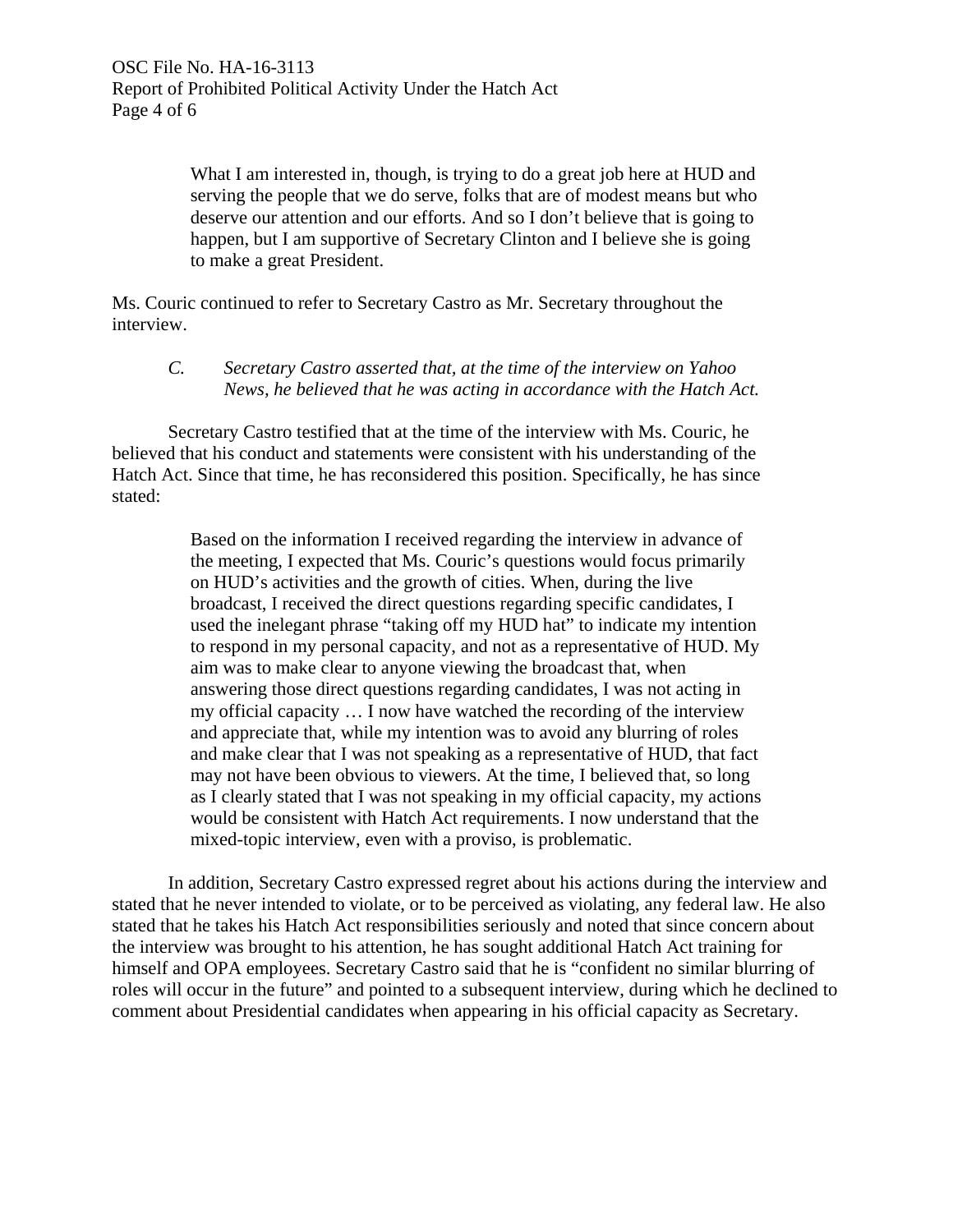OSC File No. HA-16-3113 Report of Prohibited Political Activity Under the Hatch Act Page 5 of 6

#### *D. Secretary Castro was advised of the Hatch Act.*

Since beginning his appointment in July 2014, Secretary Castro has received four briefings on the Hatch Act, including one in February 2016. HUD ethics officials advised him that when speaking in his official capacity as Secretary, his appearance must remain official and not become political. An ethics official testified that they specifically advised Secretary Castro how to handle political questions when he is speaking in his official capacity by stating that he is not there to talk about politics. Conversely, they advised him that when speaking at a political event in his personal capacity, he should not talk about HUD or use the title Secretary. An ethics official testified that during one briefing, Secretary Castro asked how to handle reporters' questions about HUD when he is at a political event. The ethics official advised him that he should tell the reporter he is at a political event in his personal capacity, and thus, cannot answer questions about HUD. The ethics officials testified that, based on the information Secretary Castro was given, they believe that he should have known that he could not switch from speaking in his official capacity to speaking in his personal capacity at an event or during an interview.<sup>2</sup>

## **III. ANALYSIS**

1

## *A. Secretary Castro is subject to the provisions of the Hatch Act.*

The Hatch Act restricts the political activity of "any individual, other than the President and the Vice President, employed or holding office in … an Executive agency other than the Government Accountability Office." 5 U.S.C. § 7322(1). The Secretary of HUD is holding office in an Executive agency and thus is subject to the Hatch Act's restrictions on political activity. *See* 5 U.S.C. § 101 (identifying HUD as an Executive department) *and* 5 U.S.C. § 105 (defining "Executive agency" as an "Executive department, Government corporation, or independent establishment").

## *B. Secretary Castro violated the Hatch Act during his interview on Yahoo News.*

The Hatch Act prohibits a federal employee from using his official authority or influence to interfere with or affect the result of an election. *See* 5 U.S.C. § 7323(a)(1). The attendant Hatch Act regulation gives examples of the type of activity this prohibition encompasses. For example, it is a use of official authority or influence to affect an election when an employee uses his official title while participating in political activity. *See* 5 C.F.R. § 734.302(b)(1). Political activity is defined as activity directed at the success or failure of a political party, candidate for partisan political office, or partisan political group. *See* 5 C.F.R. § 734.101.

When Ms. Couric interviewed Secretary Castro, she introduced him as Secretary, the official HUD seal appeared behind him, and he spent the first seven minutes talking exclusively

 $2^2$  The advice Secretary Castro received from HUD ethics officials is consistent with previously issued White House guidance on the Hatch Act, which advised that when appearing in one's official capacity, an agency official should not advocate for the election or defeat of candidates or political parties.